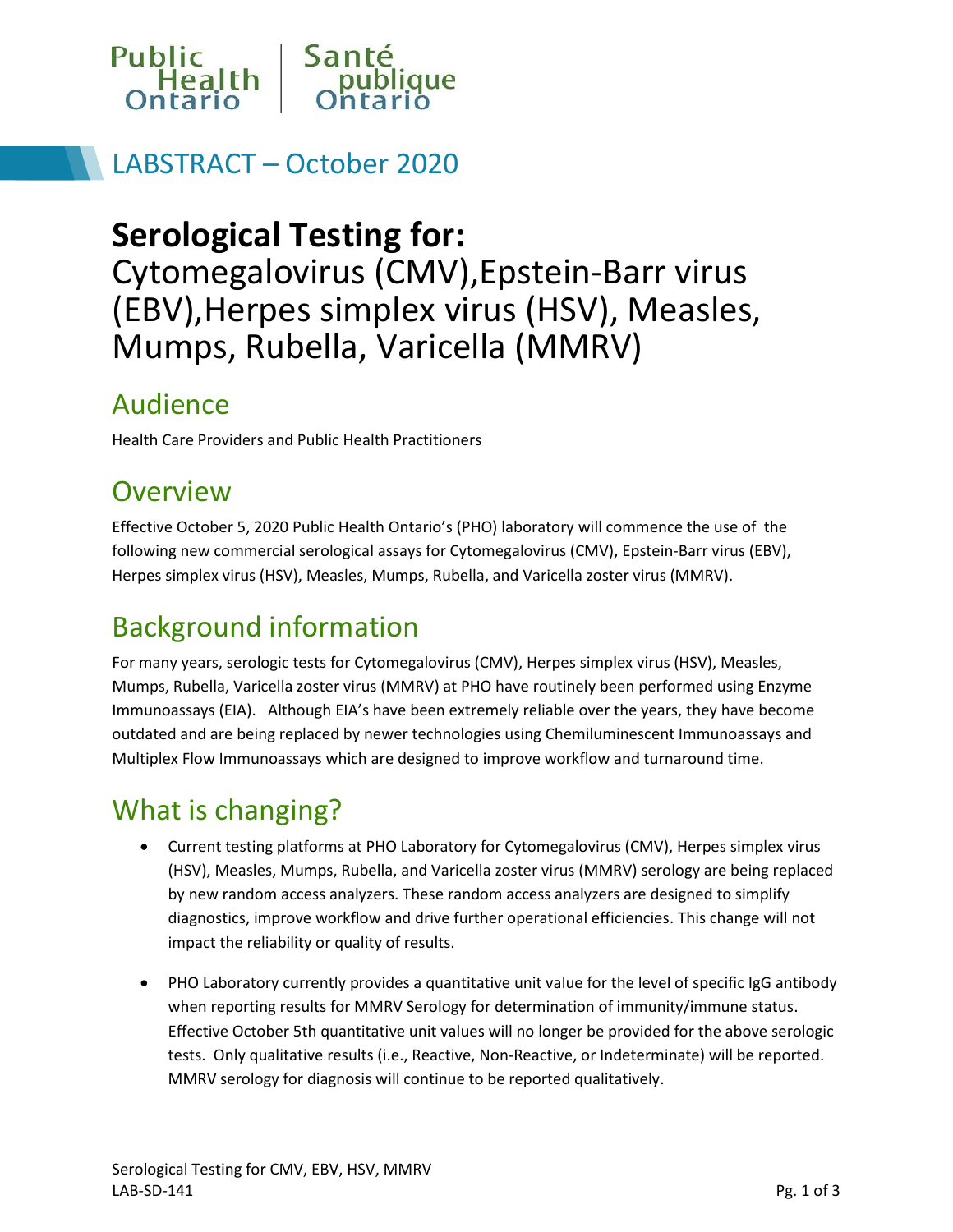For Herpes simplex virus (HSV) serology, PHO Laboratory currently provides a 'Total' antibody result which does not distinguish between HSV type 1 and HSV type 2 antibodies. Effective October 5th, PHO will provide type specific serology for Herpes Simplex Virus. Reports will indicate the presence or absence of HSV-1 IgG antibodies and HSV-2 IgG antibodies separately (See summary below). PHO will not be implementing a HSV IgM antibody test.

| HSV-1 IgG<br><b>Test Result</b> | HSV-2 IgG<br><b>Test Result</b> | <b>Interpretations of Results</b>                                                                                |
|---------------------------------|---------------------------------|------------------------------------------------------------------------------------------------------------------|
| Non-Reactive                    | Non-Reactive                    | Herpes simplex Virus type 1 IgG and Herpes simplex Virus<br>type 2 IgG antibodies not detected.                  |
| Non-Reactive                    | Reactive                        | Herpes simplex Virus type 1 IgG antibodies not detected;<br>Herpes simplex Virus type 2 IgG antibodies detected. |
| Reactive                        | Non-Reactive                    | Herpes simplex Virus type 1 IgG antibodies detected; Herpes<br>simplex Virus type 2 IgG antibodies not detected. |
| Reactive                        | Reactive                        | Herpes simplex Virus type 1 IgG and Herpes simplex Virus<br>type 2 IgG antibodies detected.                      |

#### Specimen collection and test ordering

Human Serum is acceptable for testing patient specimens. Plasma is not an acceptable specimen for testing. For detailed information regarding test ordering at PHO's laboratory, including testing indications, specimen collection, and submission guidance, please refer to the Test Information Index on our website at [publichealthontario.ca/specimencollection](https://www.publichealthontario.ca/en/laboratory-services/test-information-index) for each of the following:

- [Cytomegalovirus -](https://www.publichealthontario.ca/en/laboratory-services/test-information-index/cytomegalovirus-serology) Serology
- [Epstein Barr Virus \(EBV\) -](https://www.publichealthontario.ca/en/laboratory-services/test-information-index/ebv-serology) Serology
- [Herpes simplex virus -](https://www.publichealthontario.ca/en/laboratory-services/test-information-index/herpes-simplex-immunity-serology) Immunity Serology
- [Measles -](https://www.publichealthontario.ca/en/laboratory-services/test-information-index/measles-diagnostic-serology) Serology
- [Mumps -](https://www.publichealthontario.ca/en/laboratory-services/test-information-index/mumps-immunity-serology) Serology
- [Rubella -](https://www.publichealthontario.ca/en/laboratory-services/test-information-index/rubella-immunity-serology) Serology
- [Varicella zoster](https://www.publichealthontario.ca/en/laboratory-services/test-information-index/varicella-serology) virus- Serology

## Interpretation of results

This change in methodology will not affect the clinical interpretation of the results. As with all lab tests, results should be interpreted in conjunction with the clinical signs, symptoms and history of the patient.